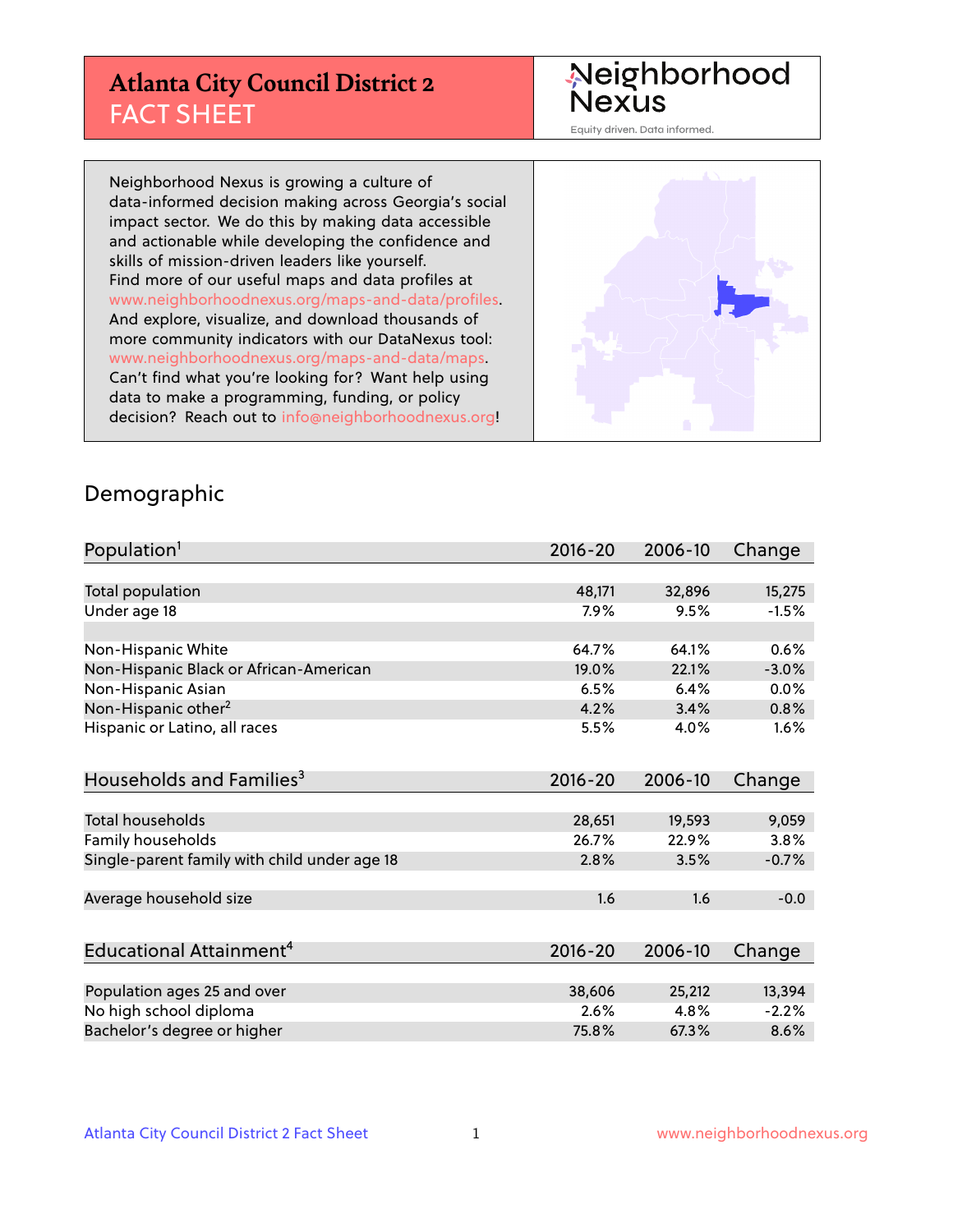# Change Measures, continued...

| Employment <sup>5</sup>                            | $2016 - 20$ | 2006-10  | Change   |
|----------------------------------------------------|-------------|----------|----------|
|                                                    |             |          |          |
| Total workers residing in district                 | 24,460      | 15,430   | 9,030    |
| Workers with earnings \$1250/month or less         | 10.4%       | 19.1%    | $-8.7%$  |
| Workers with earnings \$1251/month to \$3333/month | 15.7%       | 35.3%    | $-19.7%$ |
| Workers with earnings greater than \$3333/month    | 74.0%       | 45.6%    | 28.4%    |
| Total jobs located in district                     | 120,420     | 101,300  | 19,120   |
| Jobs with earnings \$1250/month or less            | 17.4%       | 19.6%    | $-2.2%$  |
| Jobs with earnings \$1251/month to \$3333/month    | 20.4%       | 37.2%    | $-16.8%$ |
| Jobs with earnings greater than \$3333/month       | 62.1%       | 43.2%    | 19.0%    |
|                                                    |             |          |          |
| Jobs/workers ratio                                 | 4.9         | 6.6      | $-1.6$   |
|                                                    |             |          |          |
| Income and Poverty <sup>6</sup>                    | 2016-20     | 2006-10  | Change   |
| Median household income                            | \$84,074    | \$58,544 | \$25,531 |
|                                                    |             |          |          |
| Population for whom poverty status is determined   | 46,398      | 32,027   | 14,371   |
| Population below poverty                           | 12.6%       | 16.0%    | $-3.3%$  |
|                                                    |             |          |          |
| Housing <sup>7</sup>                               | $2016 - 20$ | 2006-10  | Change   |
|                                                    |             |          |          |
| Total housing units                                | 32,857      | 24,117   | 8,740    |
| Occupied housing units                             | 87.2%       | 81.2%    | 6.0%     |
| Vacant housing units                               | 12.8%       | 18.8%    | $-6.0%$  |
| Occupied housing units                             | 28,651      | 19,593   | 9,059    |
| Owner occupied housing units                       | 40.4%       | 44.4%    | $-4.0%$  |
|                                                    | 59.6%       | 55.6%    | 4.0%     |
| Renter occupied housing units                      |             |          |          |
| Access to a Vehicle <sup>8</sup>                   | $2016 - 20$ | 2006-10  | Change   |
|                                                    |             |          |          |
| Occupied housing units                             | 28,651      | 19,593   | 9,059    |
| No vehicle available                               | 14.7%       | 15.3%    | $-0.6%$  |
|                                                    |             |          |          |
| Crime Rates, per 10,000 Population <sup>9</sup>    | 2017-21     | 2012-16  | Change   |
|                                                    |             |          |          |
| All Part I crimes                                  | 687.8       | 919.9    | $-232.1$ |
| Violent crime                                      | 56.6        | 96.6     | $-40.0$  |
| Murder                                             | 1.7         | 1.5      | 0.3      |
| Robbery                                            | 23.0        | 56.8     | $-33.8$  |
| Aggravated assault                                 | 31.9        | 38.4     | $-6.5$   |
| Property crime                                     | 631.2       | 823.3    | $-192.1$ |
| <b>Burglary</b>                                    | 33.5        | 68.4     | $-34.9$  |
| Larceny                                            | 518.3       | 662.2    | $-144.0$ |
| Vehicle theft                                      | 79.4        | 92.7     | $-13.2$  |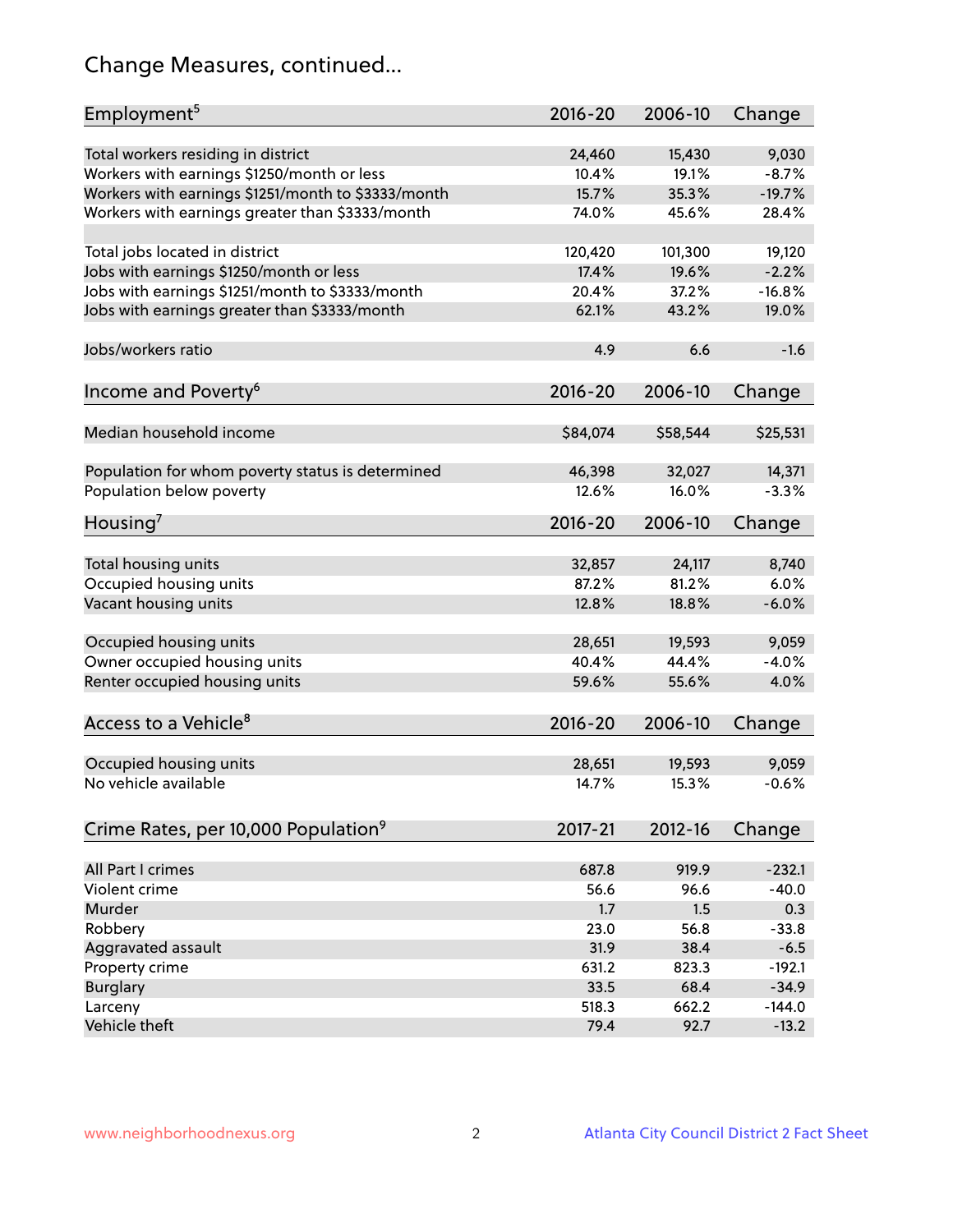# Current Data: Demographic

| Sex and Age, 2016-20 <sup>10</sup>                    | <b>Estimate</b> | Margin of Error |
|-------------------------------------------------------|-----------------|-----------------|
| Total population                                      | 48,171          | ±2,081          |
| Male                                                  | 53.3%           | $\pm 2.1\%$     |
| Female                                                | 46.7%           | $\pm 2.0\%$     |
| Under 5 years                                         | 3.3%            | $\pm$ 0.7%      |
| 5 to 9 years                                          | 1.6%            | $\pm$ 0.5%      |
| 10 to 14 years                                        | 1.8%            | $\pm$ 0.4%      |
| 15 to 19 years                                        | 3.6%            | $\pm$ 0.8%      |
| 20 to 24 years                                        | 9.6%            | $\pm1.7\%$      |
| 25 to 34 years                                        | 34.7%           | $\pm 2.1\%$     |
| 35 to 44 years                                        | 16.1%           | $\pm1.7\%$      |
| 45 to 54 years                                        | 13.3%           | $\pm$ 1.2%      |
| 55 to 59 years                                        | 4.5%            | $\pm$ 0.7%      |
| 60 to 64 years                                        | 4.3%            | $\pm 1.0\%$     |
| 65 to 74 years                                        | 5.6%            | $\pm1.0\%$      |
| 75 to 84 years                                        | 1.3%            | $\pm$ 0.5%      |
| 85 years and over                                     | 0.4%            | $\pm$ 0.3%      |
| Median age (years)                                    | 33.5            | $\pm$ 0.2       |
| Race and Ethnicity, 2016-20 <sup>11</sup>             | <b>Estimate</b> | Margin of Error |
| Total population                                      | 48,171          | ±2,081          |
| Hispanic or Latino (of any race)                      | 5.5%            | $\pm$ 0.9%      |
| Not Hispanic or Latino                                | 94.5%           | $\pm$ 0.9%      |
| White alone                                           | 64.7%           | $\pm1.7\%$      |
| Black or African American alone                       | 19.0%           | $\pm 2.3\%$     |
| American Indian and Alaska Native alone               | 0.2%            | $\pm$ 0.2%      |
| Asian alone                                           | 6.5%            | $\pm 1.2\%$     |
| Native Hawaiian and other Pacific Islander alone      | 0.0%            | $\pm$ 0.1%      |
| Some other race alone                                 | 0.3%            | $\pm$ 0.2%      |
| Two or more races                                     | 3.7%            | $\pm1.5\%$      |
| U.S. Citizenship Status, 2016-20 <sup>12</sup>        | <b>Estimate</b> | Margin of Error |
| Foreign-born population                               | 5,404           | $\pm 672$       |
| Naturalized U.S. citizen                              | 44.6%           | $\pm$ 5.6%      |
| Not a U.S. citizen                                    | 55.4%           | $\pm$ 7.0%      |
| Citizen, Voting Age Population, 2016-20 <sup>13</sup> | <b>Estimate</b> | Margin of Error |
| Citizen, 18 and over population                       | 41,438          | ±1,911          |
| Male                                                  | 52.9%           | $\pm 2.4\%$     |
| Female                                                | 47.1%           | $\pm 2.2\%$     |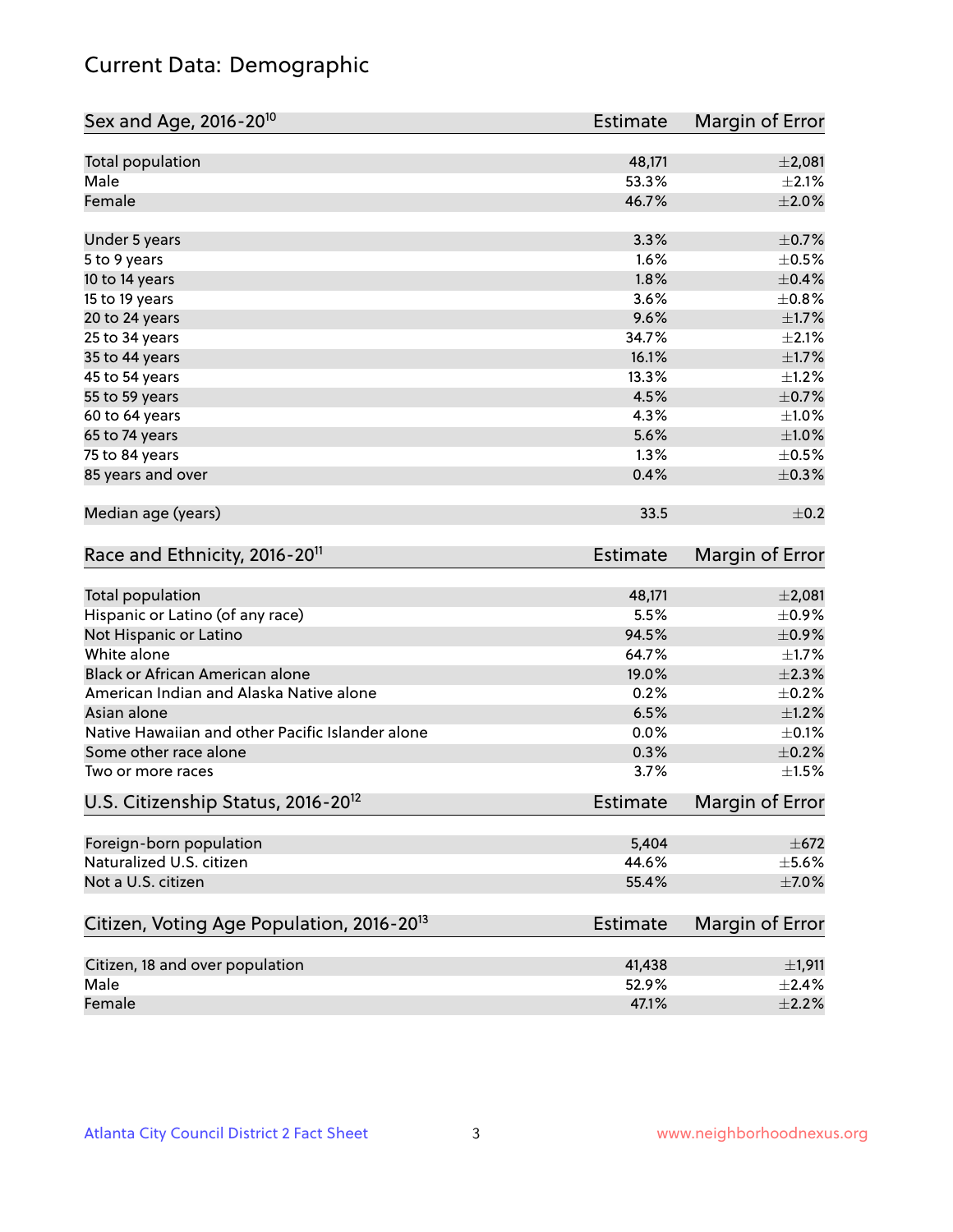# Current Data: Economic

| Income, 2016-20 <sup>14</sup>                                     | Estimate  | Margin of Error |
|-------------------------------------------------------------------|-----------|-----------------|
|                                                                   |           |                 |
| All households                                                    | 28,651    | $\pm$ 1,373     |
| Less than \$10,000                                                | 8.3%      | ±1.9%           |
| \$10,000 to \$14,999                                              | 3.3%      | $\pm 1.3\%$     |
| \$15,000 to \$24,999                                              | 4.8%      | $\pm 1.2\%$     |
| \$25,000 to \$34,999                                              | 4.5%      | $\pm 1.7\%$     |
| \$35,000 to \$49,999                                              | 6.0%      | $\pm 1.2\%$     |
| \$50,000 to \$74,999                                              | 18.6%     | $\pm 3.0\%$     |
| \$75,000 to \$99,999                                              | 12.6%     | $\pm 1.8\%$     |
| \$100,000 to \$149,999                                            | 17.5%     | $\pm$ 1.7%      |
| \$150,000 to \$199,999                                            | 8.6%      | $\pm 1.5\%$     |
| \$200,000 or more                                                 | 15.9%     | $\pm 1.5\%$     |
| Median household income (dollars)                                 | \$84,074  | $\pm$ 2,329     |
| Mean household income (dollars)                                   | \$116,951 | ±4,122          |
| Households with earnings                                          | 88.5%     | $\pm 1.5\%$     |
| Mean earnings (dollars)                                           | \$122,738 | ±4,352          |
| Households with Social Security                                   | 10.8%     | $\pm1.8\%$      |
| Mean Social Security income (dollars)                             | \$15,751  | $\pm$ 1,173     |
| Households with retirement income                                 | 7.2%      | ±1.4%           |
| Mean retirement income (dollars)                                  | \$34,757  | $\pm$ 5,566     |
| Households with Supplemental Security Income                      | 2.4%      | $\pm$ 0.9%      |
| Mean Supplemental Security Income (dollars)                       | \$7,162   | $\pm$ 1,922     |
| Households with cash public assistance income                     | 0.5%      | $\pm$ 0.3%      |
| Mean cash public assistance income (dollars)                      | \$0       | $\pm$ 0         |
|                                                                   |           |                 |
| Households with Food Stamp/SNAP benefits in the past 12<br>months | 5.5%      | $\pm1.5\%$      |
| Family households                                                 | 7,660     | $\pm$ 677       |
| Less than \$10,000                                                | 2.1%      | $\pm 2.0\%$     |
| \$10,000 to \$14,999                                              | 2.6%      | $\pm 1.5\%$     |
| \$15,000 to \$24,999                                              | 2.0%      | $\pm 1.6\%$     |
| \$25,000 to \$34,999                                              | 3.1%      | $\pm 2.2\%$     |
| \$35,000 to \$49,999                                              | 1.8%      | $\pm1.6\%$      |
| \$50,000 to \$74,999                                              | 9.4%      | ±2.8%           |
| \$75,000 to \$99,999                                              | 6.2%      | $\pm 1.8\%$     |
| \$100,000 to \$149,999                                            | 20.0%     |                 |
| \$150,000 to \$199,999                                            |           | ±3.8%           |
|                                                                   | 16.2%     | $\pm$ 4.9%      |
| \$200,000 or more<br>Median family income (dollars)               | 36.6%     | $\pm$ 3.9%      |
|                                                                   | \$158,776 | $±$ 6,980       |
| Mean family income (dollars)                                      | \$191,681 | ±14,234         |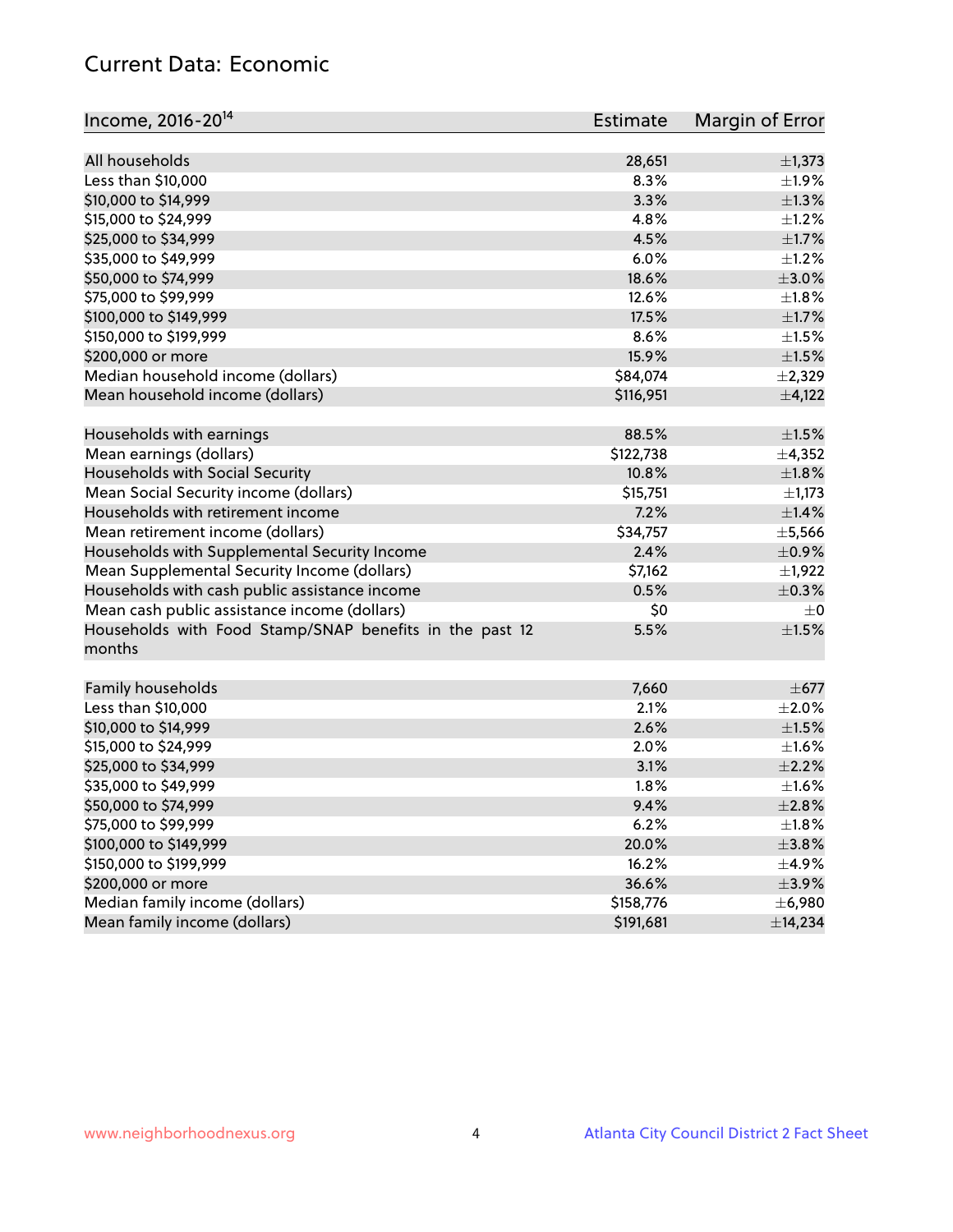# Current Data: Economic, continued...

| Income, 2016-20, continued <sup>15</sup>                              | <b>Estimate</b>    | Margin of Error        |
|-----------------------------------------------------------------------|--------------------|------------------------|
|                                                                       |                    |                        |
| Nonfamily households<br>Median nonfamily income (dollars)             | 20,991<br>\$69,984 | ±1,328<br>±1,568       |
| Mean nonfamily income (dollars)                                       | \$88,787           | ±3,603                 |
|                                                                       |                    |                        |
| Median earnings for workers (dollars)                                 | \$63,932           | ±1,352                 |
| Median earnings for male full-time, year-round workers<br>(dollars)   | \$84,338           | ±2,690                 |
| Median earnings for female full-time, year-round workers<br>(dollars) | \$69,352           | ±1,654                 |
| Per capita income (dollars)                                           | \$70,736           | $\pm 2,723$            |
| Families Below Poverty Level, 2016-20 <sup>16</sup>                   | <b>Estimate</b>    | <b>Margin of Error</b> |
|                                                                       |                    |                        |
| <b>All Families</b>                                                   | 7,660              | $\pm$ 677              |
| Percent below poverty                                                 | 5.5%               | $\pm 2.6\%$            |
| Families with related children under 18 years                         | 2,303              | $\pm$ 379              |
| Percent below poverty                                                 | 13.6%              | $\pm$ 8.8%             |
| Families with related children under 5 years only                     | 784                | $+248$                 |
| Percent below poverty                                                 | 15.9%              | ±17.8%                 |
| Married couple families                                               | 6,209              | $\pm$ 625              |
| Percent below poverty                                                 | 1.5%               | ±1.4%                  |
| Married couple families with related children under 18 years          | 1,326              | $\pm 232$              |
| Percent below poverty                                                 | 1.7%               | $\pm$ 4.9%             |
| Married couple families with related children under 5 years           | 622                | $\pm$ 188              |
| Percent below poverty                                                 | 3.5%               | ±10.4%                 |
| Families with female householder, no spouse present                   | 1,081              | $\pm 288$              |
| Percent below poverty                                                 | 27.7%              | ±15.8%                 |
| Families with female householder, no spouse present with              | 783                | $\pm 260$              |
| related children under 18 years                                       |                    |                        |
| Percent below poverty                                                 | 37.1%              | ±20.7%                 |
| Families with female householder, no spouse present with              | 141                | $\pm$ 134              |
| related children under 5 years                                        |                    |                        |
| Percent below poverty                                                 | 72.5%              | ±42.4%                 |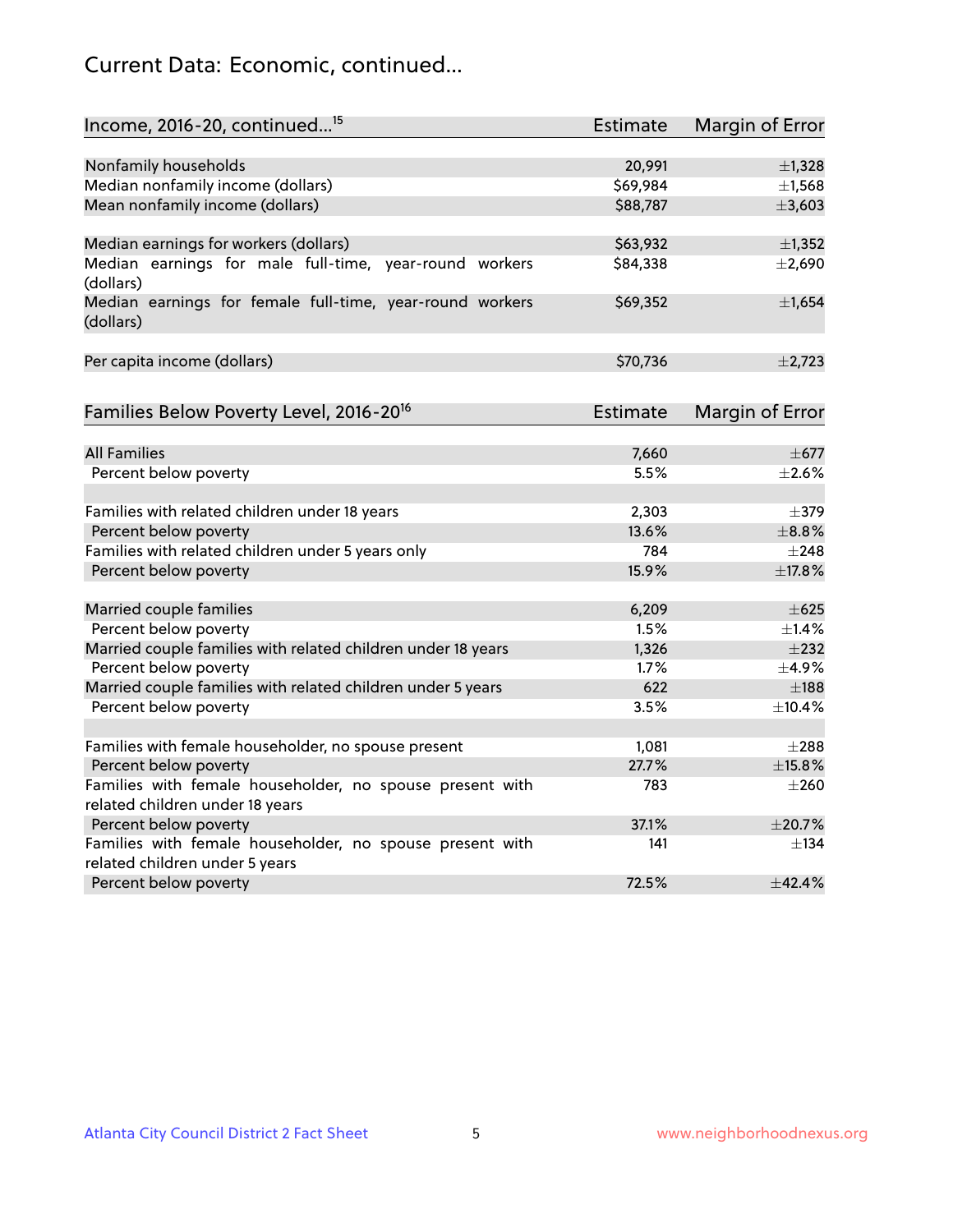# Current Data: Economic, continued...

| People Below Poverty Level, 2016-20 <sup>17</sup> | <b>Estimate</b> | Margin of Error |
|---------------------------------------------------|-----------------|-----------------|
|                                                   |                 |                 |
| Total population                                  | 46,398          | $\pm 2,042$     |
| Percent below poverty                             | 12.6%           | $\pm 2.2\%$     |
| Population under 18 years                         | 3,761           | $\pm$ 574       |
| Percent below poverty                             | 15.0%           | $\pm$ 8.3%      |
| Population 18 years and over                      | 42,637          | $\pm$ 1,980     |
| Percent below poverty                             | 12.4%           | $\pm 2.1\%$     |
| Population 18 to 64 years                         | 39,190          | $\pm$ 1,905     |
| Percent below poverty                             | 12.2%           | $\pm 2.3\%$     |
| Population 65 years and over                      | 3,447           | $\pm$ 540       |
| Percent below poverty                             | 15.1%           | $\pm$ 5.4%      |

| Poverty by Race/Ethnicity, 2016-20 <sup>18</sup> | Estimate | Margin of Error |
|--------------------------------------------------|----------|-----------------|
|                                                  |          |                 |
| Non-Hispanic White population                    | 30,580   | ±1,574          |
| Percent below poverty                            | 6.9%     | ±1.8%           |
| <b>Black population</b>                          | 8.454    | $\pm$ 1,131     |
| Percent below poverty                            | 30.8%    | $\pm$ 6.9%      |
| Asian population                                 | 2,890    | $\pm$ 596       |
| Percent below poverty                            | 16.2%    | $\pm$ 10.5%     |
| Hispanic or Latino population                    | 2,605    | ±461            |
| Percent below poverty                            | 6.7%     | $\pm$ 3.8%      |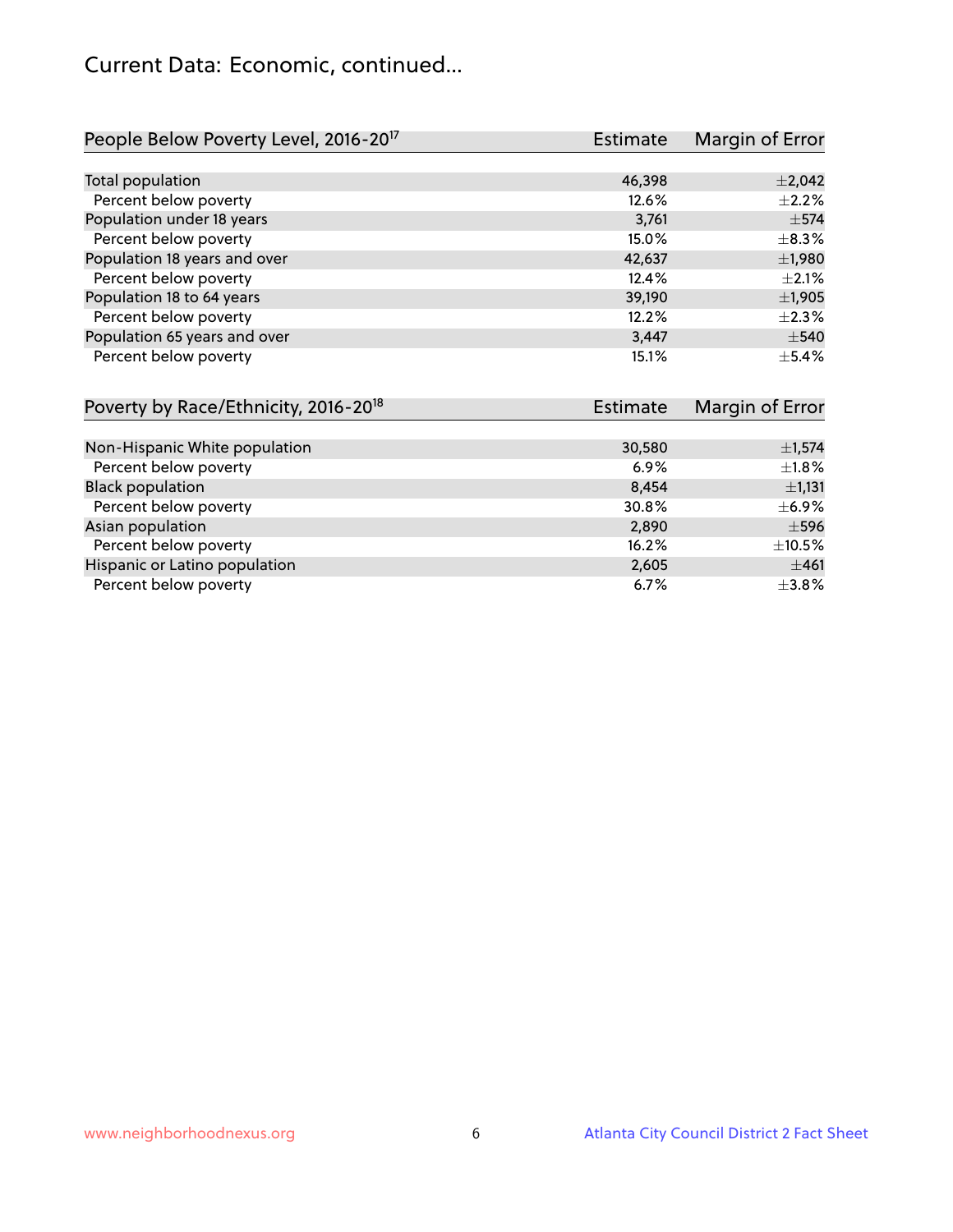# Current Data: Employment

| Employment Status, 2016-20 <sup>19</sup>                      | <b>Estimate</b> | Margin of Error |
|---------------------------------------------------------------|-----------------|-----------------|
|                                                               |                 |                 |
| Population 16 years and over                                  | 44,755          | ±1,988          |
| In labor force                                                | 79.2%           | $\pm1.8\%$      |
| Civilian labor force                                          | 79.0%           | $\pm1.8\%$      |
| Employed                                                      | 76.5%           | $\pm1.8\%$      |
| Unemployed                                                    | 2.5%            | $\pm 1.1\%$     |
| <b>Armed Forces</b>                                           | 0.2%            | $\pm$ 0.6%      |
| Not in labor force                                            | 20.8%           | $\pm 2.1\%$     |
| Civilian labor force                                          | 35,346          | $\pm$ 1,760     |
| <b>Unemployment Rate</b>                                      | 3.2%            | ±1.4%           |
|                                                               |                 |                 |
| Females 16 years and over                                     | 20,895          | $\pm$ 1,308     |
| In labor force                                                | 75.5%           | $\pm1.7\%$      |
| Civilian labor force                                          | 75.5%           | $\pm 1.7\%$     |
| Employed                                                      | 73.1%           | $\pm 1.5\%$     |
| Own children of the householder under 6 years                 | 1,718           | $\pm$ 359       |
| All parents in family in labor force                          | 77.4%           | $\pm$ 12.1%     |
|                                                               |                 |                 |
| Own children of the householder 6 to 17 years                 | 2,026           | $\pm$ 348       |
| All parents in family in labor force                          | 82.2%           | ±10.7%          |
| Industry, 2016-20 <sup>20</sup>                               | <b>Estimate</b> | Margin of Error |
|                                                               |                 |                 |
| Civilian employed population 16 years and over                | 34,217          | $\pm$ 1,715     |
| Agriculture, forestry, fishing and hunting, and mining        | 0.0%            | $\pm$ 0.3%      |
| Construction                                                  | 2.9%            | $\pm1.6\%$      |
| Manufacturing                                                 | 4.5%            | $\pm$ 0.8%      |
| Wholesale trade                                               | 2.1%            | $\pm$ 0.6%      |
| Retail trade                                                  | 6.2%            | $\pm 1.0\%$     |
| Transportation and warehousing, and utilities                 | 4.3%            | $\pm$ 0.9%      |
| Information                                                   | 4.5%            | $\pm$ 0.8%      |
| Finance and insurance, and real estate and rental and leasing | 9.0%            | $\pm$ 1.4%      |
| Professional, scientific, and management, and administrative  | 27.5%           | $\pm 2.0\%$     |
| and waste management services                                 |                 |                 |
| Educational services, and health care and social assistance   | 21.7%           | ±1.9%           |
| Arts, entertainment, and recreation, and accommodation and    | 8.4%            | $\pm$ 1.2%      |
| food services                                                 |                 |                 |
| Other services, except public administration                  | 3.8%            | $\pm$ 0.7%      |
| Public administration                                         | 5.2%            | $\pm 1.6\%$     |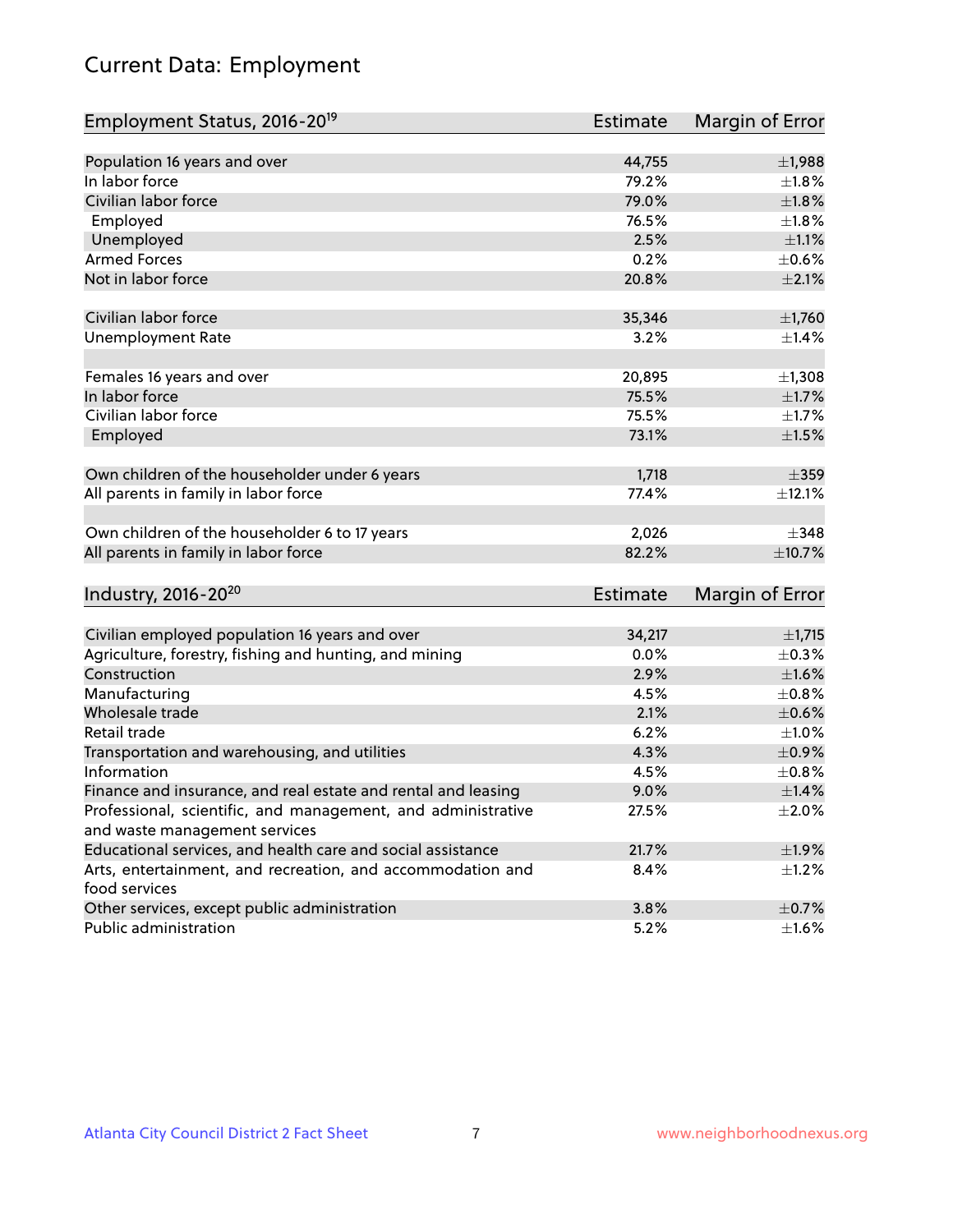# Current Data: Employment, continued...

| Occupation, 2016-20 <sup>21</sup>                            | Estimate        | Margin of Error |
|--------------------------------------------------------------|-----------------|-----------------|
| Civilian employed population 16 years and over               | 34,217          | $\pm$ 1,715     |
| Management, business, science, and arts occupations          | 74.0%           | $\pm1.6\%$      |
| Service occupations                                          | 7.5%            | $\pm1.7\%$      |
| Sales and office occupations                                 | 14.1%           | $\pm 1.5\%$     |
| Natural resources, construction, and maintenance occupations | 0.9%            | $\pm$ 0.4%      |
| Production, transportation, and material moving occupations  | 3.4%            | ±0.8%           |
| Class of Worker, 2016-20 <sup>22</sup>                       | <b>Estimate</b> | Margin of Error |
| Civilian employed population 16 years and over               | 34,217          | $\pm$ 1,715     |
| Private wage and salary workers                              | 80.6%           | $\pm$ 5.7%      |
| Government workers                                           | 14.2%           | $\pm 2.2\%$     |
| Self-employed in own not incorporated business workers       | 5.0%            | $\pm$ 1.4%      |
| Unpaid family workers                                        | 0.3%            | $\pm$ 0.4%      |
| Job Flows, 2019 <sup>23</sup>                                |                 | 2019            |
| Total Jobs in district                                       |                 | 120,420         |
| Held by residents of district                                |                 | 4.2%            |
| Held by non-residents of district                            |                 | 95.8%           |
| Jobs by Industry Sector, 2019 <sup>24</sup>                  |                 | 2019            |
|                                                              |                 |                 |
| Total Jobs in district                                       |                 | 120,420         |
| Goods Producing sectors                                      |                 | 2.8%            |
| Trade, Transportation, and Utilities sectors                 |                 | 7.1%            |
| All Other Services sectors                                   |                 | 90.1%           |
| Total Jobs in district held by district residents            |                 | 5,014           |
| <b>Goods Producing sectors</b>                               |                 | 3.0%            |
| Trade, Transportation, and Utilities sectors                 |                 | 6.5%            |
| All Other Services sectors                                   |                 | 90.5%           |
| Jobs by Earnings, 2019 <sup>25</sup>                         |                 | 2019            |
| Total Jobs in district                                       |                 | 120,420         |
| Jobs with earnings \$1250/month or less                      |                 | 17.4%           |
| Jobs with earnings \$1251/month to \$3333/month              |                 | 20.4%           |
| Jobs with earnings greater than \$3333/month                 |                 | 62.1%           |
|                                                              |                 |                 |
| Total Jobs in district held by district residents            |                 | 5,014           |
| Jobs with earnings \$1250/month or less                      |                 | 13.3%           |
| Jobs with earnings \$1251/month to \$3333/month              |                 | 12.8%           |
| Jobs with earnings greater than \$3333/month                 |                 | 73.8%           |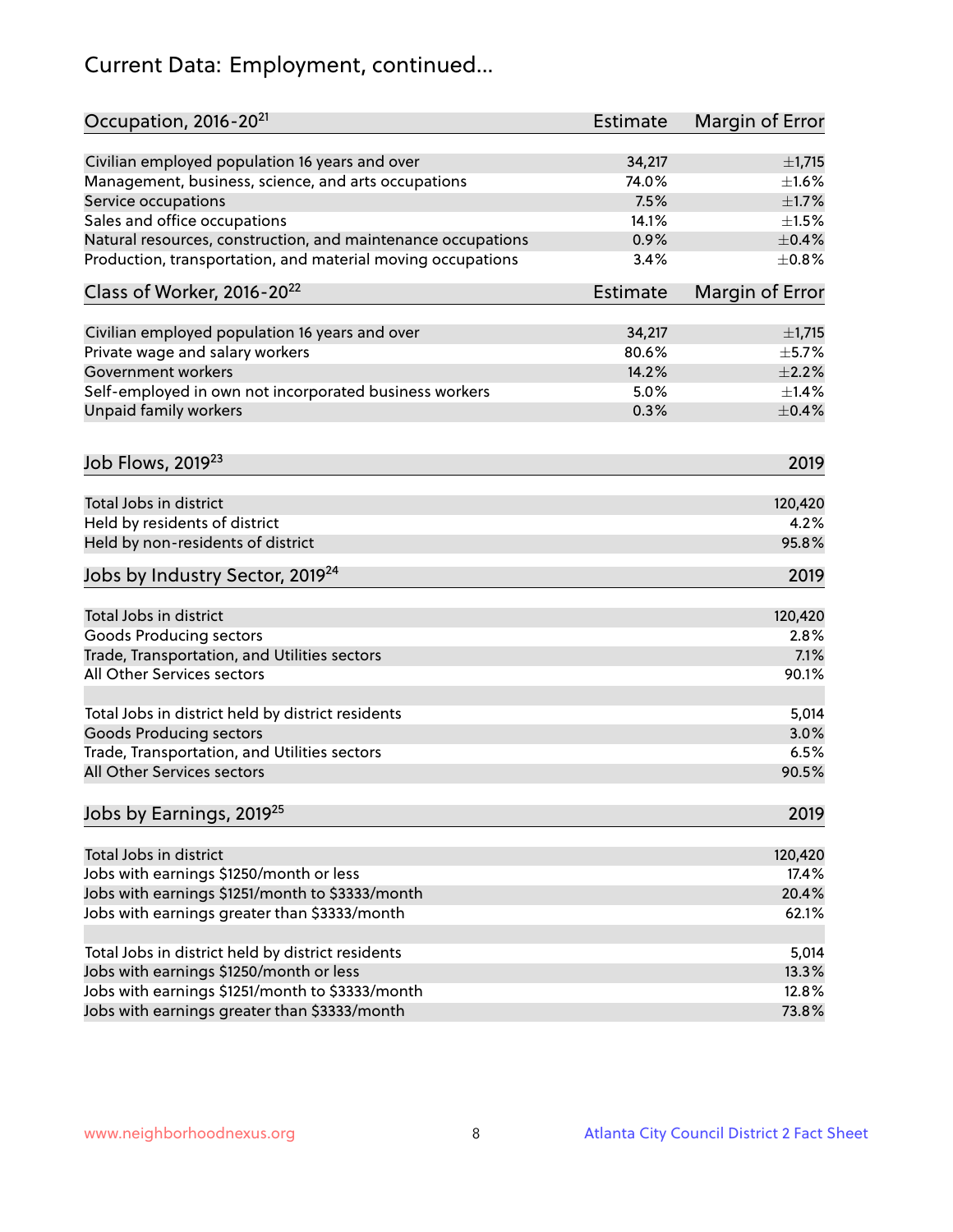# Current Data: Employment, continued...

| Jobs by Age of Worker, 2019 <sup>26</sup>         | 2019    |
|---------------------------------------------------|---------|
|                                                   |         |
| Total Jobs in district                            | 120,420 |
| Jobs with workers age 29 or younger               | 21.7%   |
| Jobs with workers age 30 to 54                    | 60.2%   |
| Jobs with workers age 55 or older                 | 18.2%   |
|                                                   |         |
| Total Jobs in district held by district residents | 5,014   |
| Jobs with workers age 29 or younger               | 32.9%   |
| Jobs with workers age 30 to 54                    | 55.3%   |
| Jobs with workers age 55 or older                 | 11.7%   |

### Current Data: Education

| School Enrollment, 2016-20 <sup>27</sup>       | Estimate | Margin of Error |
|------------------------------------------------|----------|-----------------|
|                                                |          |                 |
| Population 3 years and over enrolled in school | 8,531    | $\pm$ 838       |
| Nursery school, preschool                      | 5.2%     | $+2.1%$         |
| Kindergarten                                   | 1.5%     | $\pm$ 1.3%      |
| Elementary school (grades 1-8)                 | 16.6%    | $\pm 2.8\%$     |
| High school (grades 9-12)                      | 10.6%    | $\pm 2.5\%$     |
| College or graduate school                     | 66.1%    | $+5.5%$         |

| Educational Attainment, 2016-20 <sup>28</sup> | <b>Estimate</b> | Margin of Error |
|-----------------------------------------------|-----------------|-----------------|
|                                               |                 |                 |
| Population 25 years and over                  | 38,606          | $\pm$ 1,741     |
| Less than 9th grade                           | 0.8%            | $\pm$ 0.6%      |
| 9th to 12th grade, no diploma                 | 1.8%            | $\pm$ 0.7%      |
| High school graduate (includes equivalency)   | 7.9%            | $\pm$ 1.9%      |
| Some college, no degree                       | 10.5%           | $\pm$ 1.4%      |
| Associate's degree                            | 3.2%            | $\pm$ 0.7%      |
| Bachelor's degree                             | 38.5%           | $\pm 2.2\%$     |
| Graduate or professional degree               | 37.3%           | $\pm 2.0\%$     |
|                                               |                 |                 |
| Percent high school graduate or higher        | 97.4%           | $\pm$ 1.4%      |
| Percent bachelor's degree or higher           | 75.8%           | $\pm$ 1.7%      |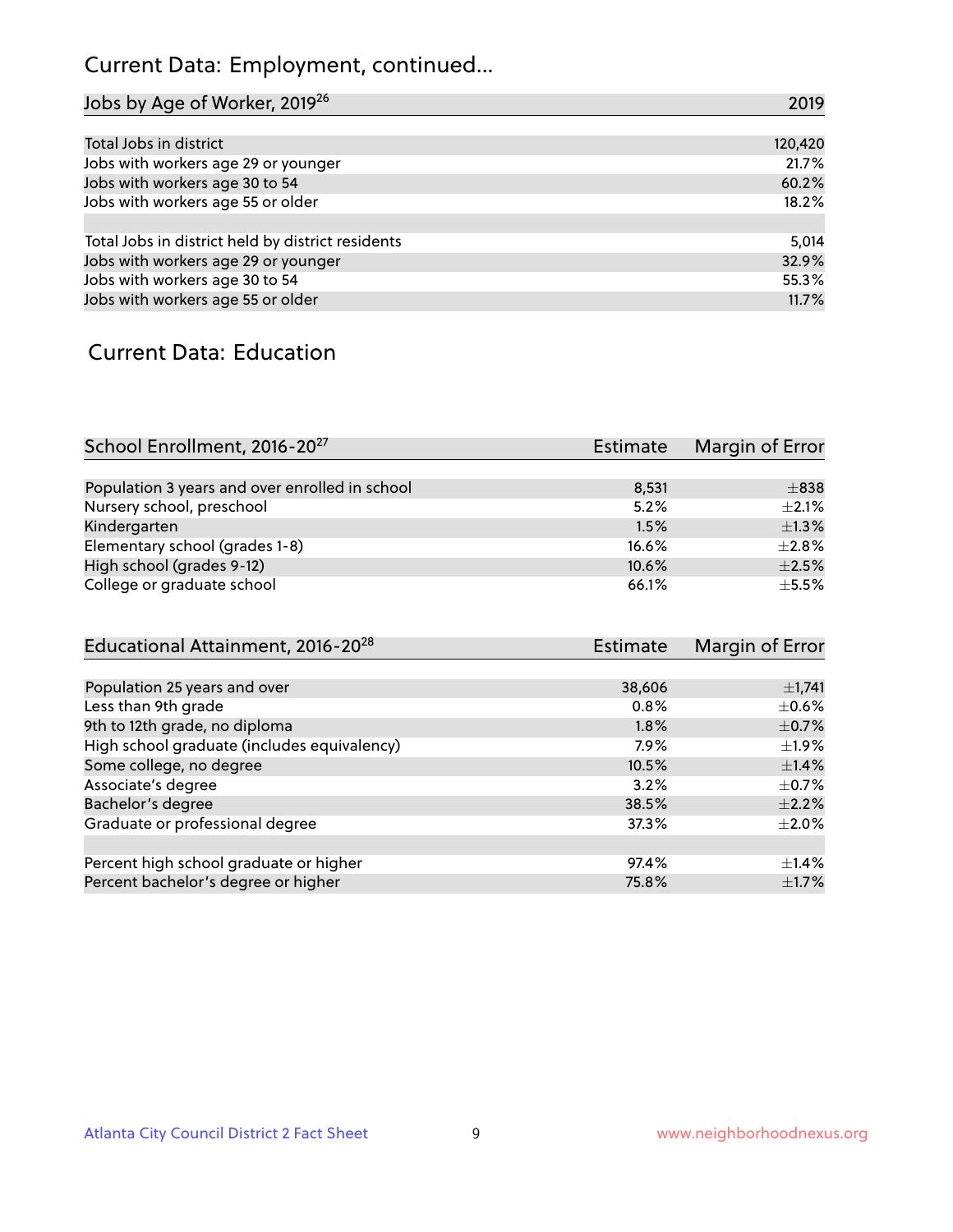# Current Data: Housing

| Households by Type, 2016-20 <sup>29</sup>            | <b>Estimate</b> | Margin of Error |
|------------------------------------------------------|-----------------|-----------------|
|                                                      |                 |                 |
| <b>Total households</b>                              | 28,651          | $\pm$ 1,373     |
| Family households (families)                         | 26.7%           | $\pm 2.0\%$     |
| With own children under 18 years                     | 7.9%            | $\pm 1.2\%$     |
| Married-couple family                                | 21.7%           | $\pm 1.9\%$     |
| With own children of the householder under 18 years  | 4.6%            | $\pm$ 0.7%      |
| Male householder, no spouse present, family          | 1.3%            | $\pm$ 0.5%      |
| With own children of the householder under 18 years  | 0.7%            | $\pm$ 0.5%      |
| Female householder, no spouse present, family        | 3.8%            | $\pm$ 0.9%      |
| With own children of the householder under 18 years  | 2.6%            | $\pm 0.8\%$     |
| Nonfamily households                                 | 73.3%           | $\pm 3.0\%$     |
| Householder living alone                             | 57.4%           | $\pm$ 3.2%      |
| 65 years and over                                    | 5.6%            | $\pm 1.1\%$     |
|                                                      |                 |                 |
| Households with one or more people under 18 years    | 8.2%            | $\pm 1.1\%$     |
| Households with one or more people 65 years and over | 9.4%            | $\pm1.5\%$      |
|                                                      |                 |                 |
| Average household size                               | 1.61            | $\pm$ 0.10      |
| Average family size                                  | 2.45            | $\pm$ 0.29      |
| Housing Occupancy, 2016-20 <sup>30</sup>             | <b>Estimate</b> | Margin of Error |
|                                                      |                 |                 |
| Total housing units                                  | 32,857<br>87.2% | ±1,355          |
| Occupied housing units                               |                 | $\pm 2.1\%$     |
| Vacant housing units                                 | 12.8%           | $\pm1.6\%$      |
| Homeowner vacancy rate                               | 1.5             | ±1.0            |
| Rental vacancy rate                                  | 5.5             | $\pm 1.7$       |
| Units in Structure, 2016-20 <sup>31</sup>            | <b>Estimate</b> | Margin of Error |
|                                                      |                 |                 |
| Total housing units                                  | 32,857          | ±1,355          |
| 1-unit, detached                                     | 12.8%           | $\pm$ 1.2%      |
| 1-unit, attached                                     | 3.9%            | $\pm$ 0.7%      |
| 2 units                                              | 1.5%            | $\pm$ 0.6%      |
| 3 or 4 units                                         | 5.6%            | $\pm 1.5\%$     |
| 5 to 9 units                                         | 5.4%            | $\pm 1.0\%$     |
| 10 to 19 units                                       | 6.4%            | $\pm 1.2\%$     |
| 20 or more units                                     | 64.1%           | $\pm 2.9\%$     |
| Mobile home                                          | 0.3%            | $\pm$ 0.3%      |
| Boat, RV, van, etc.                                  | 0.0%            | $\pm$ 0.2%      |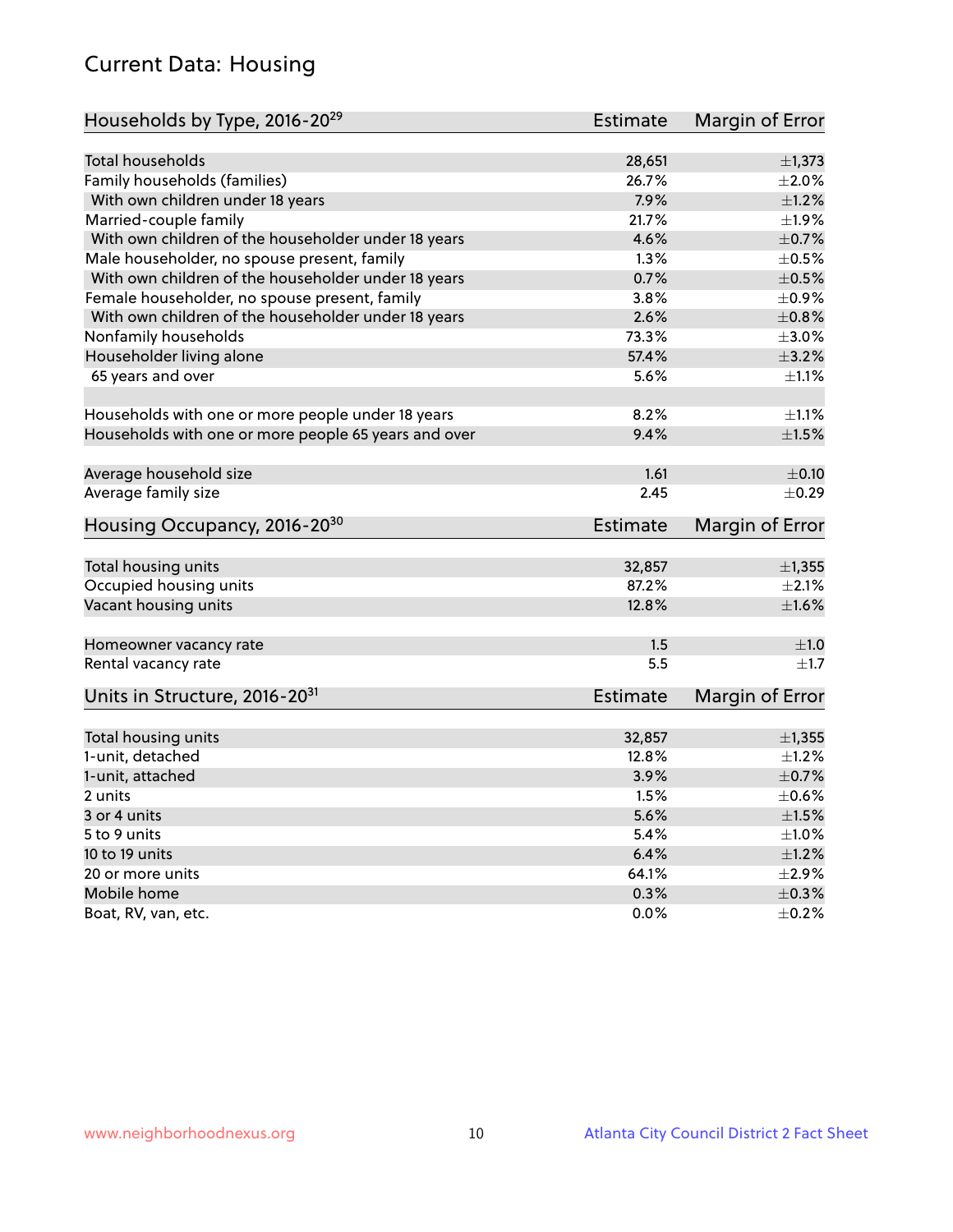### Current Data: Housing, continued...

| Year Structure Built, 2016-20 <sup>32</sup>    | <b>Estimate</b> | Margin of Error           |
|------------------------------------------------|-----------------|---------------------------|
| Total housing units                            | 32,857          | ±1,355                    |
| Built 2014 or later                            | 13.6%           | $\pm 2.5\%$               |
| Built 2010 to 2013                             | 4.4%            | $\pm$ 0.9%                |
| Built 2000 to 2009                             | 28.3%           | $\pm 2.0\%$               |
| Built 1990 to 1999                             | 12.7%           | $\pm1.8\%$                |
| Built 1980 to 1989                             | 6.5%            | ±1.1%                     |
| Built 1970 to 1979                             | 4.7%            | $\pm 1.1\%$               |
| Built 1960 to 1969                             | 5.2%            | $\pm 1.2\%$               |
| Built 1950 to 1959                             | 5.3%            | $\pm 1.0\%$               |
| Built 1940 to 1949                             | 2.3%            | $\pm$ 0.6%                |
| Built 1939 or earlier                          | 17.0%           | $\pm1.7\%$                |
|                                                |                 |                           |
| Housing Tenure, 2016-2033                      | Estimate        | Margin of Error           |
| Occupied housing units                         | 28,651          | ±1,373                    |
| Owner-occupied                                 | 40.4%           | $\pm 2.0\%$               |
| Renter-occupied                                | 59.6%           | $\pm$ 3.1%                |
|                                                |                 |                           |
| Average household size of owner-occupied unit  | 1.75            | $\pm$ 0.17                |
| Average household size of renter-occupied unit | 1.51            | $\pm$ 0.14                |
| Residence 1 Year Ago, 2016-20 <sup>34</sup>    | <b>Estimate</b> | Margin of Error           |
|                                                |                 |                           |
| Population 1 year and over<br>Same house       | 47,895<br>71.0% | $\pm 2,077$<br>±1.8%      |
| Different house in the U.S.                    | 27.7%           | $\pm 2.5\%$               |
|                                                | 11.5%           | $\pm1.5\%$                |
| Same county                                    | 16.2%           | $\pm 2.1\%$               |
| Different county<br>Same state                 | 7.2%            | $\pm1.5\%$                |
|                                                |                 |                           |
| Different state<br>Abroad                      | 9.1%<br>1.3%    | $\pm 1.5\%$<br>$\pm$ 0.4% |
|                                                |                 |                           |
| Value of Housing Unit, 2016-20 <sup>35</sup>   | <b>Estimate</b> | Margin of Error           |
| Owner-occupied units                           | 11,572          | $\pm$ 807                 |
| Less than \$50,000                             | 0.2%            | $\pm 1.5\%$               |
| \$50,000 to \$99,999                           | 0.8%            | ±1.4%                     |
| \$100,000 to \$149,999                         | 4.4%            | $\pm 1.5\%$               |
| \$150,000 to \$199,999                         | 9.1%            | ±1.9%                     |
| \$200,000 to \$299,999                         | 22.3%           | $\pm$ 3.6%                |
| \$300,000 to \$499,999                         | 29.9%           | $\pm$ 3.6%                |
| \$500,000 to \$999,999                         | 27.7%           | $\pm$ 3.3%                |
| \$1,000,000 or more                            | 5.7%            | $\pm 2.8\%$               |
|                                                |                 |                           |
| Mortgage Status, 2016-20 <sup>36</sup>         | <b>Estimate</b> | Margin of Error           |
|                                                |                 |                           |
| Owner-occupied units                           | 11,572          | $\pm$ 807                 |
| Housing units with a mortgage                  | 77.2%           | $\pm 2.0\%$               |
| Housing units without a mortgage               | 22.8%           | $\pm$ 4.2%                |

Atlanta City Council District 2 Fact Sheet 11 1 www.neighborhoodnexus.org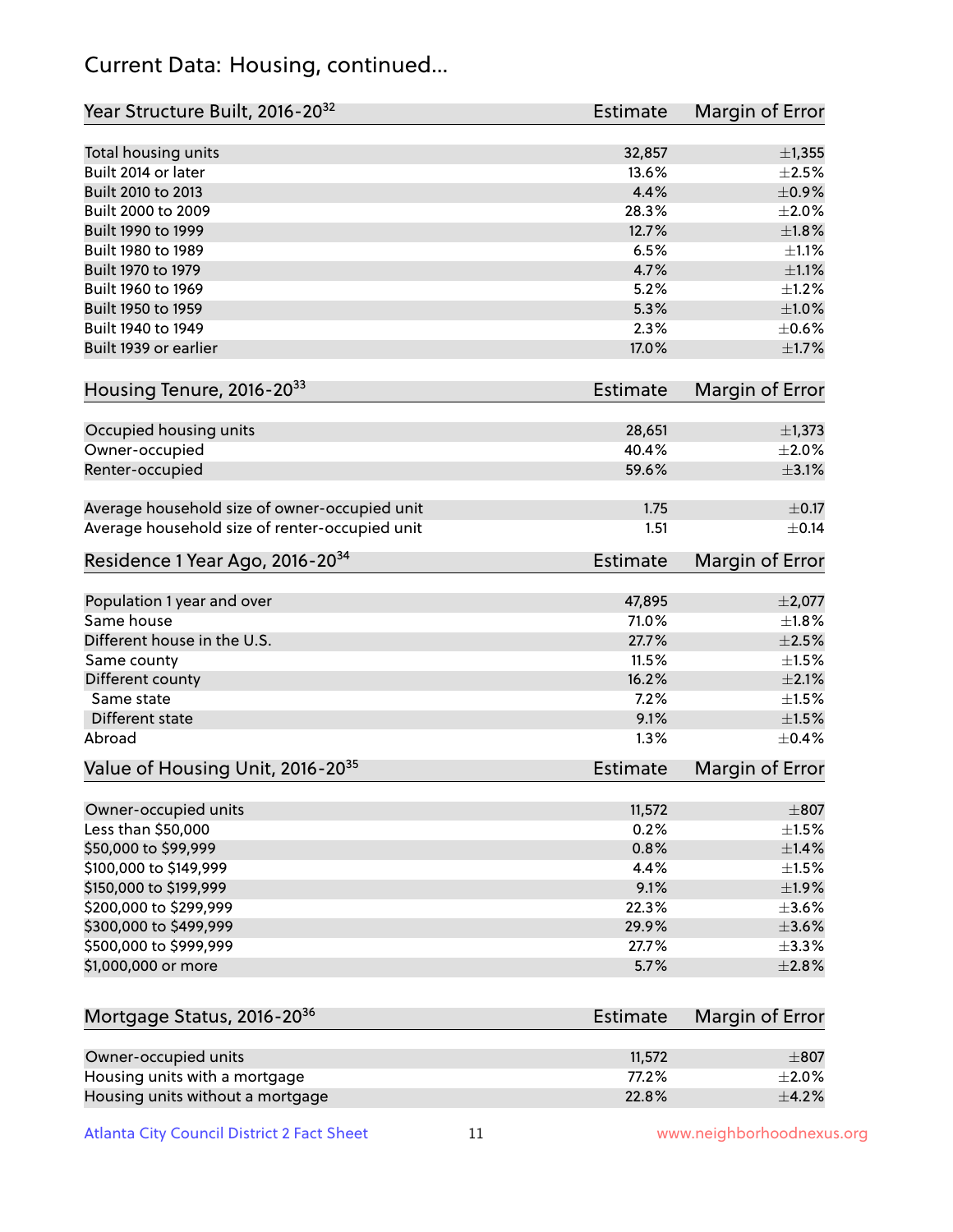# Current Data: Housing, continued...

| Selected Monthly Owner Costs, 2016-20 <sup>37</sup> | Estimate | Margin of Error |
|-----------------------------------------------------|----------|-----------------|
|                                                     |          |                 |
| Housing units with a mortgage                       | 8,940    | $\pm 666$       |
| Less than \$300                                     | 0.0%     | $\pm 1.0\%$     |
| \$300 to \$499                                      | 0.2%     | $\pm1.0\%$      |
| \$500 to \$999                                      | 4.5%     | $\pm 2.2\%$     |
| \$1,000 to \$1,499                                  | 13.8%    | $\pm 2.9\%$     |
| \$1,500 to \$1,999                                  | 23.7%    | $\pm 3.6\%$     |
| \$2,000 to \$2,999                                  | 31.6%    | $\pm$ 3.7%      |
| \$3,000 or more                                     | 26.3%    | $\pm$ 4.4%      |
|                                                     |          |                 |
| Median (dollars)                                    | \$2,216  | $\pm$ 54        |
|                                                     |          |                 |
| Housing units without a mortgage                    | 2,633    | $\pm$ 517       |
| Less than \$150                                     | 11.6%    | ±12.7%          |
| \$150 to \$249                                      | 0.1%     | $\pm$ 3.3%      |
| \$250 to \$349                                      | 0.1%     | ±3.3%           |
| \$350 to \$499                                      | 10.2%    | $\pm$ 5.1%      |
| \$500 to \$699                                      | 18.1%    | $\pm$ 5.0%      |
| \$700 or more                                       | 59.8%    | $\pm$ 9.4%      |
|                                                     |          |                 |
| Median (dollars)                                    | \$818    | $\pm$ 41        |

| Selected Monthly Owner Costs as a Percentage of | <b>Estimate</b> | Margin of Error |
|-------------------------------------------------|-----------------|-----------------|
| Household Income, 2016-20 <sup>38</sup>         |                 |                 |
|                                                 |                 |                 |
| Housing units with a mortgage <sup>39</sup>     | 8,856           | $\pm 755$       |
| Less than 20.0 percent                          | 49.9%           | $\pm$ 4.1%      |
| 20.0 to 24.9 percent                            | 14.7%           | $\pm 2.7\%$     |
| 25.0 to 29.9 percent                            | $10.8\%$        | $\pm 2.6\%$     |
| 30.0 to 34.9 percent                            | 7.2%            | $\pm 2.7\%$     |
| 35.0 percent or more                            | 17.5%           | $\pm$ 3.4%      |
|                                                 |                 |                 |
| Housing units without a mortgage <sup>40</sup>  | 2,313           | $\pm$ 430       |
| Less than 10.0 percent                          | 54.1%           | $\pm$ 10.7%     |
| 10.0 to 14.9 percent                            | 19.4%           | $\pm$ 5.8%      |
| 15.0 to 19.9 percent                            | 6.4%            | $\pm$ 3.2%      |
| 20.0 to 24.9 percent                            | $3.8\%$         | $\pm$ 4.0%      |
| 25.0 to 29.9 percent                            | 2.2%            | ±3.4%           |
| 30.0 to 34.9 percent                            | 2.6%            | $\pm$ 3.2%      |
| 35.0 percent or more                            | 11.5%           | $\pm$ 5.4%      |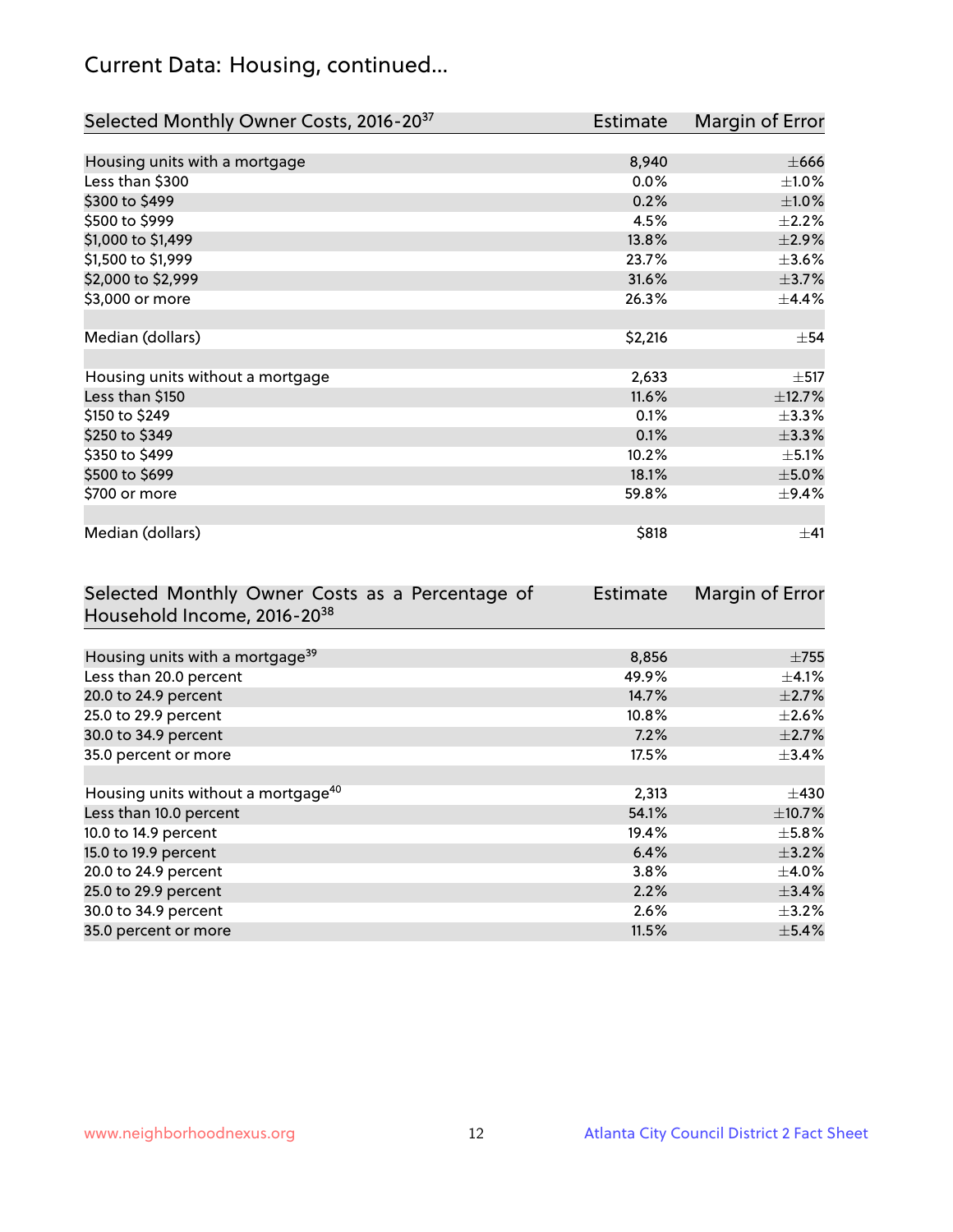### Current Data: Housing, continued...

| Gross Rent, 2016-20 <sup>41</sup>                                   | <b>Estimate</b> | Margin of Error |
|---------------------------------------------------------------------|-----------------|-----------------|
|                                                                     |                 |                 |
| Occupied units paying rent                                          | 16,948          | $\pm$ 1,208     |
| Less than \$200                                                     | 1.9%            | $\pm$ 1.2%      |
| \$200 to \$499                                                      | 8.0%            | $\pm 2.6\%$     |
| \$500 to \$749                                                      | 2.0%            | $\pm$ 1.2%      |
| \$750 to \$999                                                      | 4.2%            | $\pm 1.3\%$     |
| \$1,000 to \$1,499                                                  | 31.8%           | $\pm$ 4.8%      |
| \$1,500 to \$1,999                                                  | 32.4%           | $\pm 3.0\%$     |
| \$2,000 or more                                                     | 19.6%           | $\pm$ 3.2%      |
| Median (dollars)                                                    | \$1,530         | $\pm 27$        |
| No rent paid                                                        | 130             | ±110            |
| Gross Rent as a Percentage of Household Income,<br>$2016 - 20^{42}$ | <b>Estimate</b> | Margin of Error |
| Occupied units paying rent <sup>43</sup>                            | 16,696          | $\pm$ 1,387     |
| Less than 15.0 percent                                              | 15.2%           | $\pm 2.8\%$     |
| 15.0 to 19.9 percent                                                | 17.3%           | $\pm 2.0\%$     |
| 20.0 to 24.9 percent                                                | 16.6%           | $\pm 2.6\%$     |
| 25.0 to 29.9 percent                                                | 13.1%           | $\pm$ 3.7%      |
| 30.0 to 34.9 percent                                                | 6.3%            | $\pm$ 1.4%      |
| 35.0 percent or more                                                | 31.5%           | $\pm$ 4.5%      |

# Current Data: Transportation

| Commuting to Work, 2016-20 <sup>44</sup>  | <b>Estimate</b> | Margin of Error |
|-------------------------------------------|-----------------|-----------------|
|                                           |                 |                 |
| Workers 16 years and over                 | 34,042          | $\pm$ 1,598     |
| Car, truck, or van - drove alone          | 59.7%           | $\pm 2.3\%$     |
| Car, truck, or van - carpooled            | 3.6%            | $\pm 1.1\%$     |
| Public transportation (excluding taxicab) | 6.4%            | $\pm 1.1\%$     |
| Walked                                    | 8.8%            | $\pm 1.1\%$     |
| Other means                               | 5.7%            | $\pm 1.0\%$     |
| Worked at home                            | 15.8%           | $\pm 2.5\%$     |
|                                           |                 |                 |
| Mean travel time to work (minutes)        | 22.9            | $\pm$ 0.6       |

| Access to a Vehicle, 2016-20 <sup>45</sup> | Estimate | Margin of Error |
|--------------------------------------------|----------|-----------------|
|                                            |          |                 |
| Occupied housing units                     | 28,651   | $\pm$ 1,373     |
| No vehicles available                      | 14.7%    | $\pm 2.6\%$     |
| 1 vehicle available                        | 53.6%    | $\pm$ 3.1%      |
| 2 vehicles available                       | 28.0%    | $+2.3%$         |
| 3 or more vehicles available               | 3.7%     | $+0.9%$         |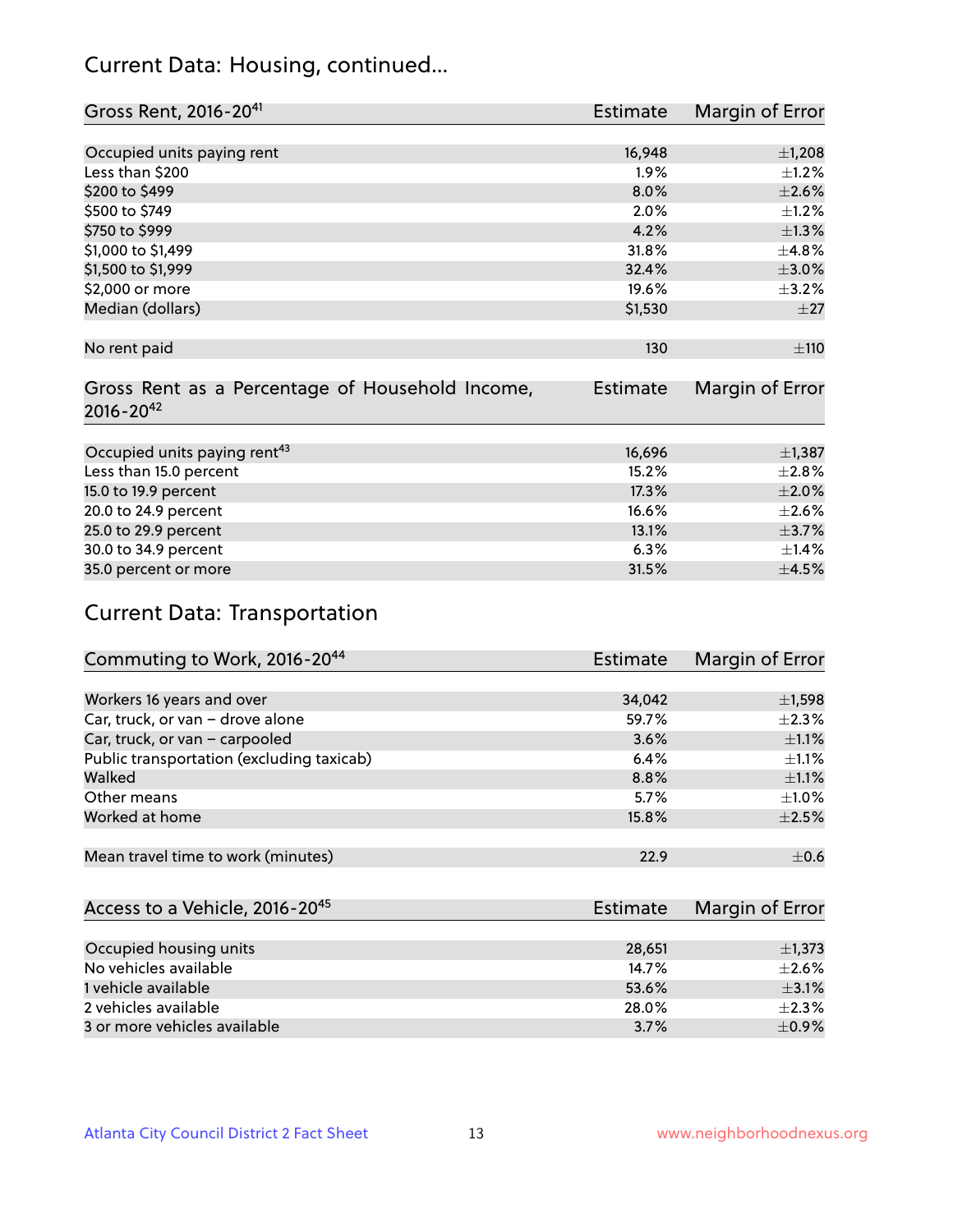### Current Data: Health

| Health Insurance coverage, 2016-2046                    | Estimate | Margin of Error |
|---------------------------------------------------------|----------|-----------------|
|                                                         |          |                 |
| Civilian Noninstitutionalized Population                | 47,401   | $\pm 2,072$     |
| With health insurance coverage                          | 95.1%    | $\pm$ 0.2%      |
| With private health insurance coverage                  | 86.6%    | ±0.8%           |
| With public health coverage                             | 13.7%    | $\pm$ 1.9%      |
| No health insurance coverage                            | 4.9%     | $\pm 1.4\%$     |
|                                                         |          |                 |
| Civilian Noninstitutionalized Population Under 19 years | 4,275    | ±4,275          |
| No health insurance coverage                            | 1.3%     | $\pm 2.3\%$     |
| Civilian Noninstitutionalized Population 19 to 64 years | 39,680   | ±1,884          |
| In labor force:                                         | 33,835   | ±1,595          |
| Employed:                                               | 32,829   | $\pm$ 1,544     |
| With health insurance coverage                          | 96.0%    | $\pm$ 6.4%      |
| With private health insurance coverage                  | 95.0%    | $\pm$ 0.4%      |
| With public coverage                                    | 1.9%     | $\pm$ 0.7%      |
| No health insurance coverage                            | 4.0%     | $\pm 1.5\%$     |
|                                                         |          |                 |
| Unemployed:                                             | 1,006    | $\pm$ 1,544     |
| With health insurance coverage                          | 74.9%    | ±17.3%          |
| With private health insurance coverage                  | 62.6%    | $\pm 20.2\%$    |
| With public coverage                                    | 14.9%    | ±11.3%          |
| No health insurance coverage                            | 25.1%    | ±18.9%          |
|                                                         |          |                 |
| Not in labor force:                                     | 5,845    | $\pm$ 928       |
| With health insurance coverage                          | 88.3%    | ±19.7%          |
| With private health insurance coverage                  | 68.8%    | ±15.3%          |
| With public coverage                                    | 23.4%    | $\pm$ 8.5%      |
| No health insurance coverage                            | 11.7%    | $\pm$ 5.8%      |